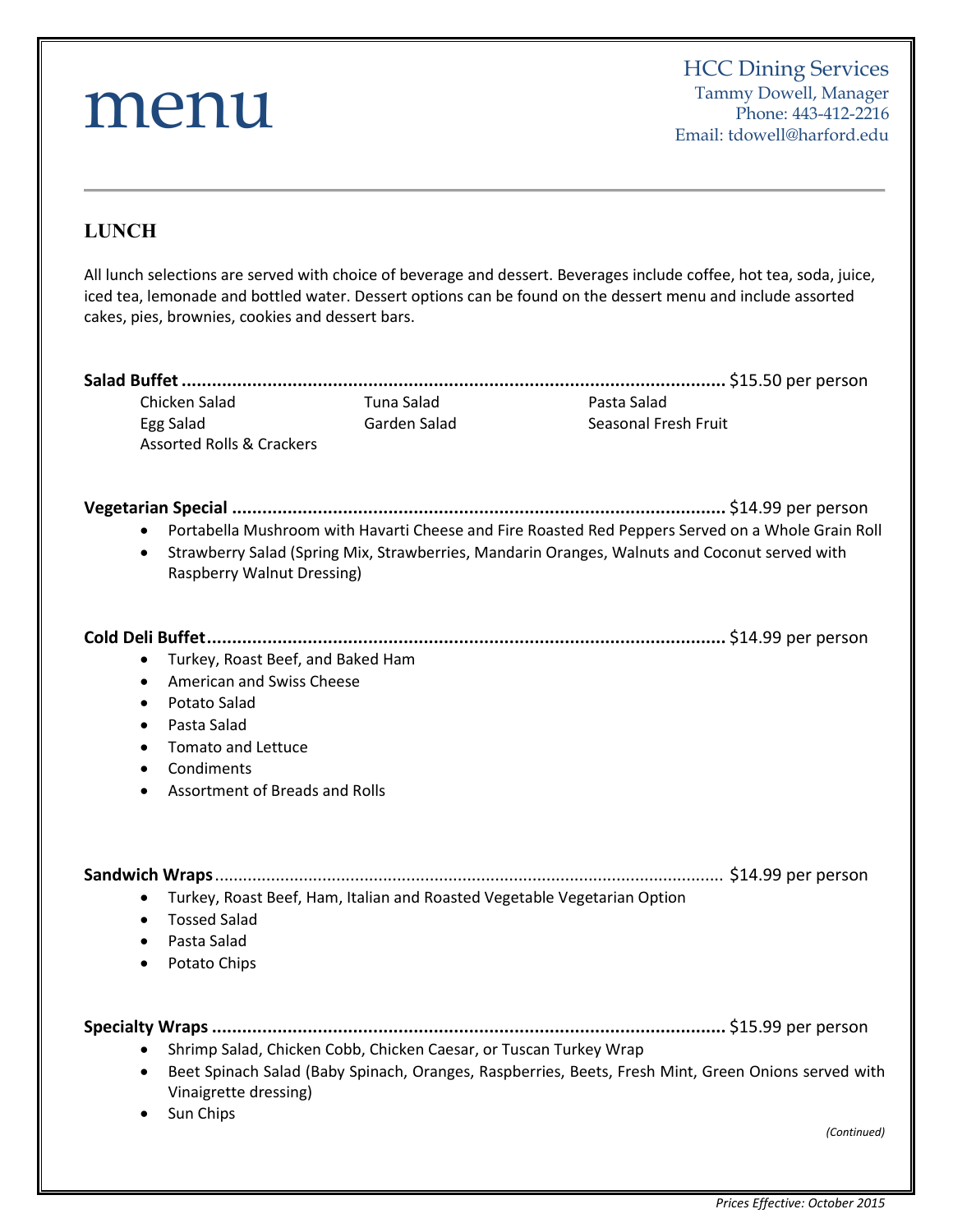| Italian Cold Cuts or American Cold Cut served on a French Roll<br>$\bullet$<br>Italian Garden Salad: Field Greens, Cubed Pepperoni, Cubed Provolone Cheese, Pepperoncini, Black<br>$\bullet$<br>Olives, Grape Tomatoes and croutons served with creamy Italian Dressing.<br>Chips |
|-----------------------------------------------------------------------------------------------------------------------------------------------------------------------------------------------------------------------------------------------------------------------------------|
| Chicken Salad with Grapes and Almonds served on a Freshly Baked Croissant<br>Broccoli Salad: Broccoli, Bacon, Red Onion and Cheddar Cheese<br>$\bullet$<br>Garden Salad<br>$\bullet$                                                                                              |
| Cheese, Pepperoni, Sausage, Vegetarian<br>Garden Salad or Caesar Salad<br>$\bullet$                                                                                                                                                                                               |
| Beef Strips or Spicy Chicken Strips (Shrimp available for an additional \$3.00 per person)<br>$\bullet$<br>Red & Green Pepper Strips, Onions, Guacamole, Sour Cream<br>$\bullet$<br><b>Refried Beans</b><br>$\bullet$<br>Spanish Rice                                             |
| Ground Beef or Cod Fish (Shrimp available for additional \$3.00 per person)<br>$\bullet$<br>Shredded Lettuce, Tomatoes, Sour Cream and Shredded Cheddar Cheese served with a Soft Taco Shell<br>٠<br><b>Guacamole Tossed Salad</b><br>$\bullet$<br>Grape Salad                    |
| Spicy Ground Beef or Spicy Chicken Strips<br>$\bullet$<br>Shredded Lettuce, Shredded Cheese, Sliced Black Olives, Cherry Tomatoes, Guacamole, Sour Cream<br>٠<br>and Salsa<br>Crispy Tortilla Chips<br><b>Fruit Salad</b>                                                         |
| Crab Cake<br>Pasta Salad or Coleslaw<br>Potato Chips                                                                                                                                                                                                                              |

*(Continued)*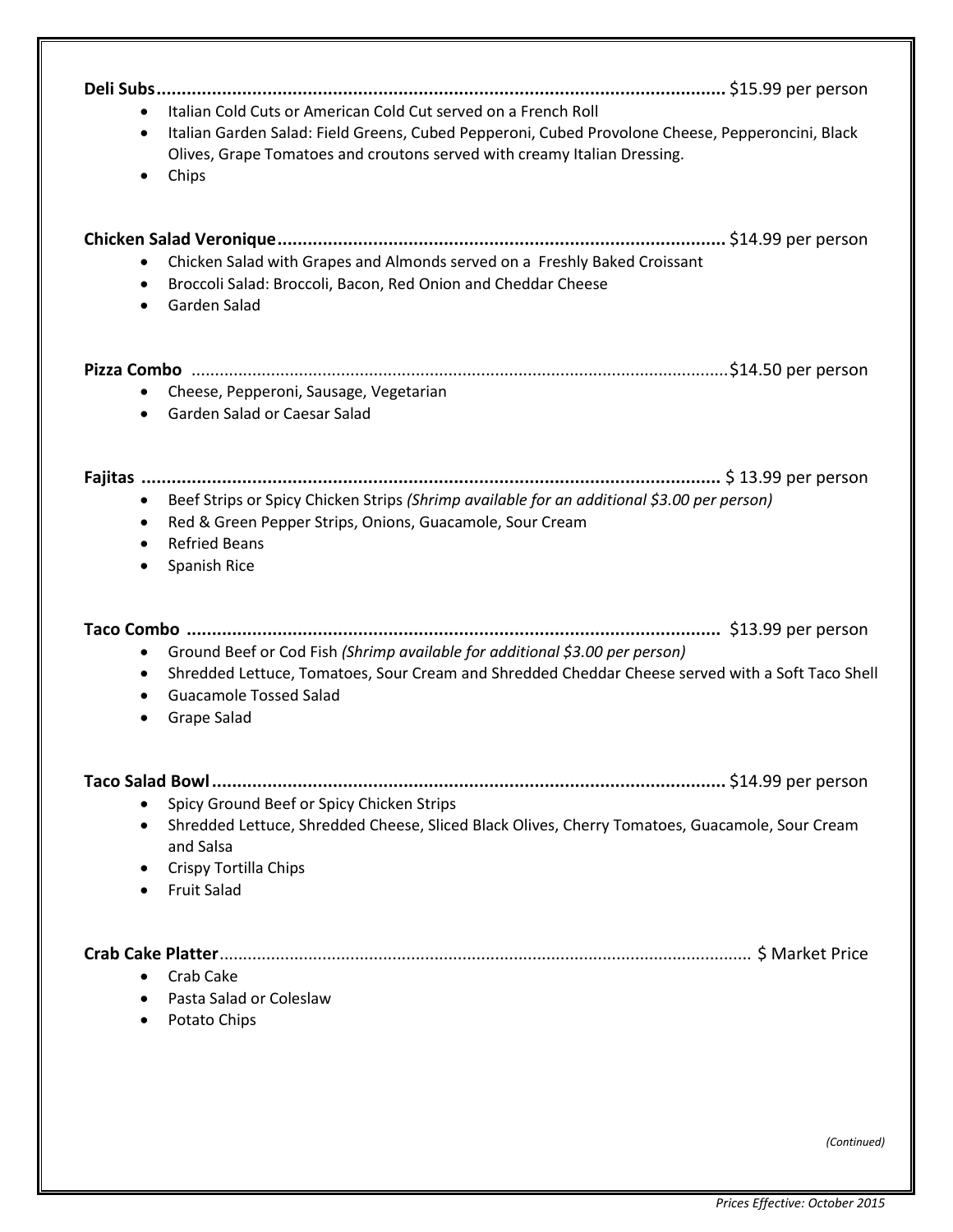| <b>Choose one Salad</b>                                                                                                                                                                                                                                                                                                                                                                 |  |
|-----------------------------------------------------------------------------------------------------------------------------------------------------------------------------------------------------------------------------------------------------------------------------------------------------------------------------------------------------------------------------------------|--|
| Chopped Salad: Iceberg and Romaine Lettuce, Bacon, Avocado, Tomatoes, Green Onion,<br>$\circ$<br>Grilled Chicken Strips and Feta Cheese served with Sweet Vidalia Onion Dressing<br>Southwest Salad: Romaine Lettuce, Black Beans, Cucumber, Corn, Tomatoes, Tortilla Strips<br>$\circ$                                                                                                 |  |
| and Grilled Chicken Strips served with Southwest Dressing                                                                                                                                                                                                                                                                                                                               |  |
| Cobb Salad: Iceberg, Romaine Lettuce, Bacon, Boiled Eggs, Tomatoes, Bleu Cheese, Avocado<br>$\circ$<br>Green Onions Served with Ranch Dressing                                                                                                                                                                                                                                          |  |
| Strawberry Salad: Spring Mix, with Mandarin Oranges Dried Cranberries, Walnuts and Grilled<br>$\circ$<br>Chicken Strips served with Walnut Raspberry Vinaigrette                                                                                                                                                                                                                        |  |
| Spinach Sweet Salad: Baby Spinach, Strawberries, Mandarin Oranges, Red Grapes, Dried<br>$\circ$<br>Cranberries, Red Onion, Goat Cheese, Pecans and Grilled Chicken served with Pomegranate<br><b>Vinaigrette Dressing</b>                                                                                                                                                               |  |
| Chicken Caesar Salad: Romaine Lettuce, Shredded Parmesan Cheese, Croutons, Grilled<br>$\circ$<br>Chicken Served with Caesar Dressing                                                                                                                                                                                                                                                    |  |
| Greek Salad: Romaine Lettuce, Feta Cheese, Tomatoes, Cucumbers, Red Onion, Greek Olives<br>$\circ$<br>and Pepperoncini served with Vinaigrette Dressing                                                                                                                                                                                                                                 |  |
| <b>Fresh Fruit Salad</b>                                                                                                                                                                                                                                                                                                                                                                |  |
| <b>Artisan Rolls</b>                                                                                                                                                                                                                                                                                                                                                                    |  |
| Choose three Sandwich Selections - Turkey, Ham, Roast Beef, Chicken Salad, Tuna Salad or Roasted<br>٠<br>Vegetable<br><b>Choose Bread - Focaccia Bread or Croissant</b><br>$\bullet$<br>Choose One Soup - Vegetarian Vegetable, Chicken Noodle, Tomato Florentine, Cream of Crab,<br>$\bullet$<br>Maryland Crab, Cream of Broccoli or Roasted Red Pepper and Gouda Soup<br>Garden Salad |  |
|                                                                                                                                                                                                                                                                                                                                                                                         |  |
|                                                                                                                                                                                                                                                                                                                                                                                         |  |
| • Lasagna (Beef or Vegetarian)                                                                                                                                                                                                                                                                                                                                                          |  |
| <b>Caesar Salad</b><br><b>Garlic Bread</b>                                                                                                                                                                                                                                                                                                                                              |  |
|                                                                                                                                                                                                                                                                                                                                                                                         |  |
|                                                                                                                                                                                                                                                                                                                                                                                         |  |
| Choose Sandwich - Turkey, Ham, Roast Beef, Chicken Salad, Tuna Salad, Vegetarian                                                                                                                                                                                                                                                                                                        |  |
| Chips                                                                                                                                                                                                                                                                                                                                                                                   |  |
| Apple                                                                                                                                                                                                                                                                                                                                                                                   |  |
| Cookies<br>Soda                                                                                                                                                                                                                                                                                                                                                                         |  |
|                                                                                                                                                                                                                                                                                                                                                                                         |  |

#### **Prices posted are subject to change.**

Due to sanitation and liability requirements, Dining Services cannot allow any food or beverage to be carried out or brought into the catering facilities for any event. In addition, no credit will be given for food not consumed.

*(Continued)*